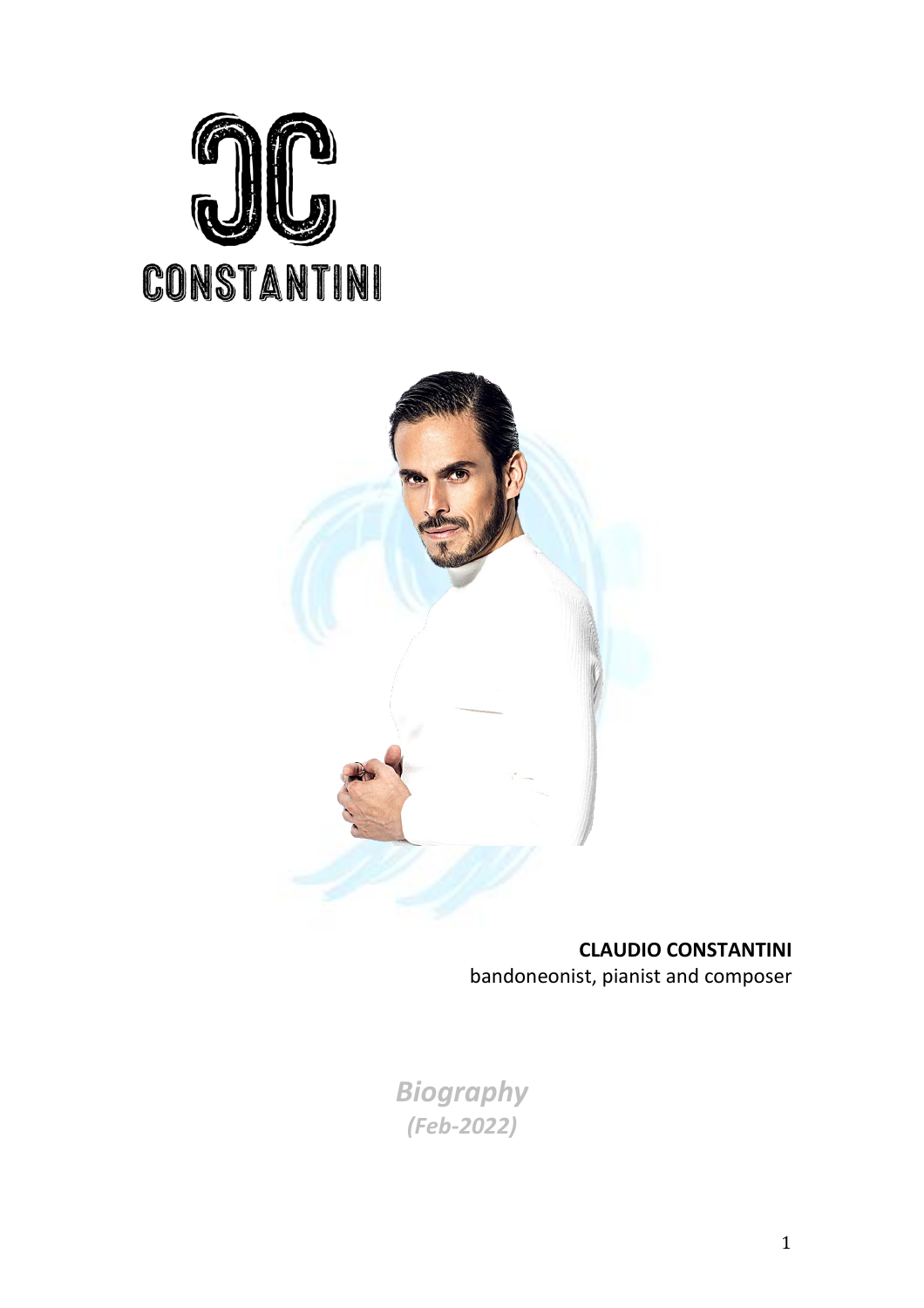#### **CLAUDIO CONSTANTINI**

In any of his facets as a multi-instrumentalist, composer or arranger, **Claudio Constantini** stands out as a communicator and creator of new paths in music. Each of his creations and performances are traces of a **genuine artistic personality** marked by a singular elegance and a broad knowledge of the genres he approaches.

Claudio was **Latin Grammy nominee** in 2019 for his album *America*, and celebrated the Piazzolla year in 2021 with over 40 appearances in some of the most outstanding venues and festivals alongside many of the most remarkable musicians and ensembles in Spain, Europe and America, alternating in many of them between the bandoneon and the piano with equal authority and mastery. [short intro ends here]

Born in Lima into a family of musicians, his music is defined by his **solid classical roots,** allied with a relentless passion for some popular musical genres, among which Latin American music and improvisation are essential.

He has performed in **some of the most important theatres** in the world, such as the Berlin Philharmonic, the Festpielhaus in Baden-Baden, the Konzerthaus in Vienna, the Los Angeles Opera, the Munich Opera, the Palau de les Arts in Barcelona and the Teatro Real in Madrid, among others. In 2021, Astor Piazzolla's centenary, he undertook two tours as a soloist, one as a duo with the international pianist Louiza Hamadi, which is taking him to play in such outstanding venues as the Palacio Euskalduna in Bilbao, the Teatros del Canal in Madrid, the Espacio Turina in Seville or the Sala María Cristina in Málaga or the Teatro de la Zarzuela, and at festivals such as the Granada Music and Dance Festival (Festival Extensión); and another with formations such as the Bilbao Symphony Orchestra, the Youth Orchestra of Andalusia, the ADDA Symphony Orchestra of Alicante, the Philharmonic Orchestra of Malaga and the City of Granada Orchestra.

In 2021 **he premiered** his *Concierto para bandoneón (Homenaje a Piazzolla)* with the OJA Orchestra (Spain), and he performed in an **extraordinary concert** in the symphonic hall of the Auditorio Nacional de Madrid as a member of the *Piazzolla x100 quintet* accompanied by the Orquesta de Cámara Andrés Segovia and with such outstanding musicians as the acclaimed Argentine drummer Daniel "Pipi" Piazzolla, Astor's grandson.

He has made a total of eight recordings under his own name, all of which have been praised internationally. His production entitled America (IBS Classical, 2018) brought him a nomination for a **Latin Grammy** in 2019, in the category Best Classical Album, and the album 20th Century Tango (IBS, 2020) was distinguished with a silver medal at the **Global Music Awards.**

Constantini is regularly invited to give masterclasses at institutions and festivals in Europe and America. He has also been a member of the jury of numerous international piano competitions. He began his piano studies at the National Conservatory of Peru under the tutelage of his father, Gerardo Constantini. Subsequently, he received his superior degree in Finland, his master's degree in Holland, and the Diplome de Concert in Paris, all of them with the best distinction of the jury.

#### **[www.claudioconstantini.com](http://www.claudioconstantini.com/)**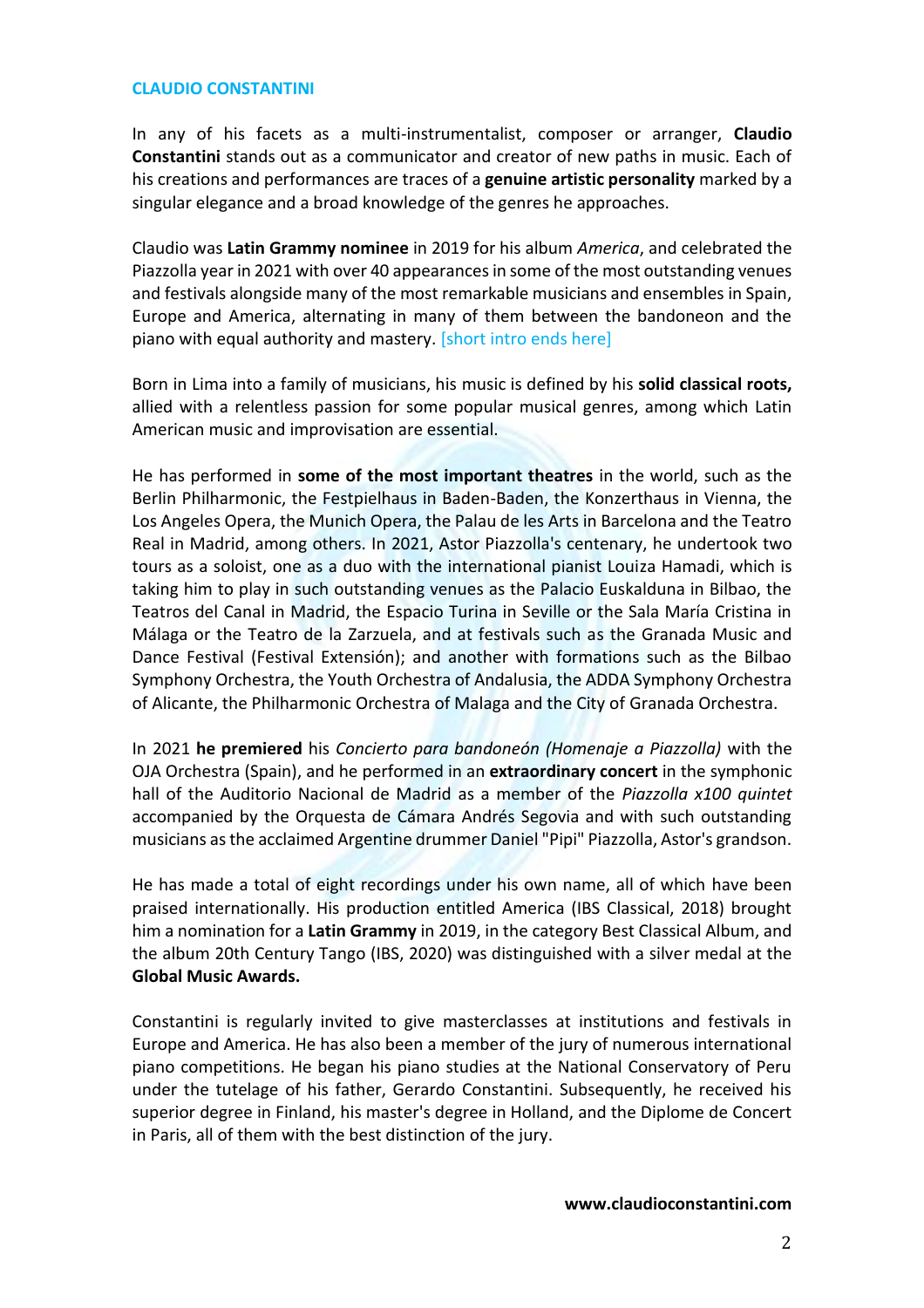### **DISCOGRAPHY**

Incandessence (2022)

Piano Cosmos (2021)

20th Century TANGO (IBS Classical, 2020)

America (IBS Classical, 2019)

Debussy Complete Preludes (Ibs Classical, 2018)

Reflets dans l'eau, Debussy Piano Works Vol.I (Ibs Classical, 2017)

Obstinado (2015)

Suite Latinoamericana (2014)